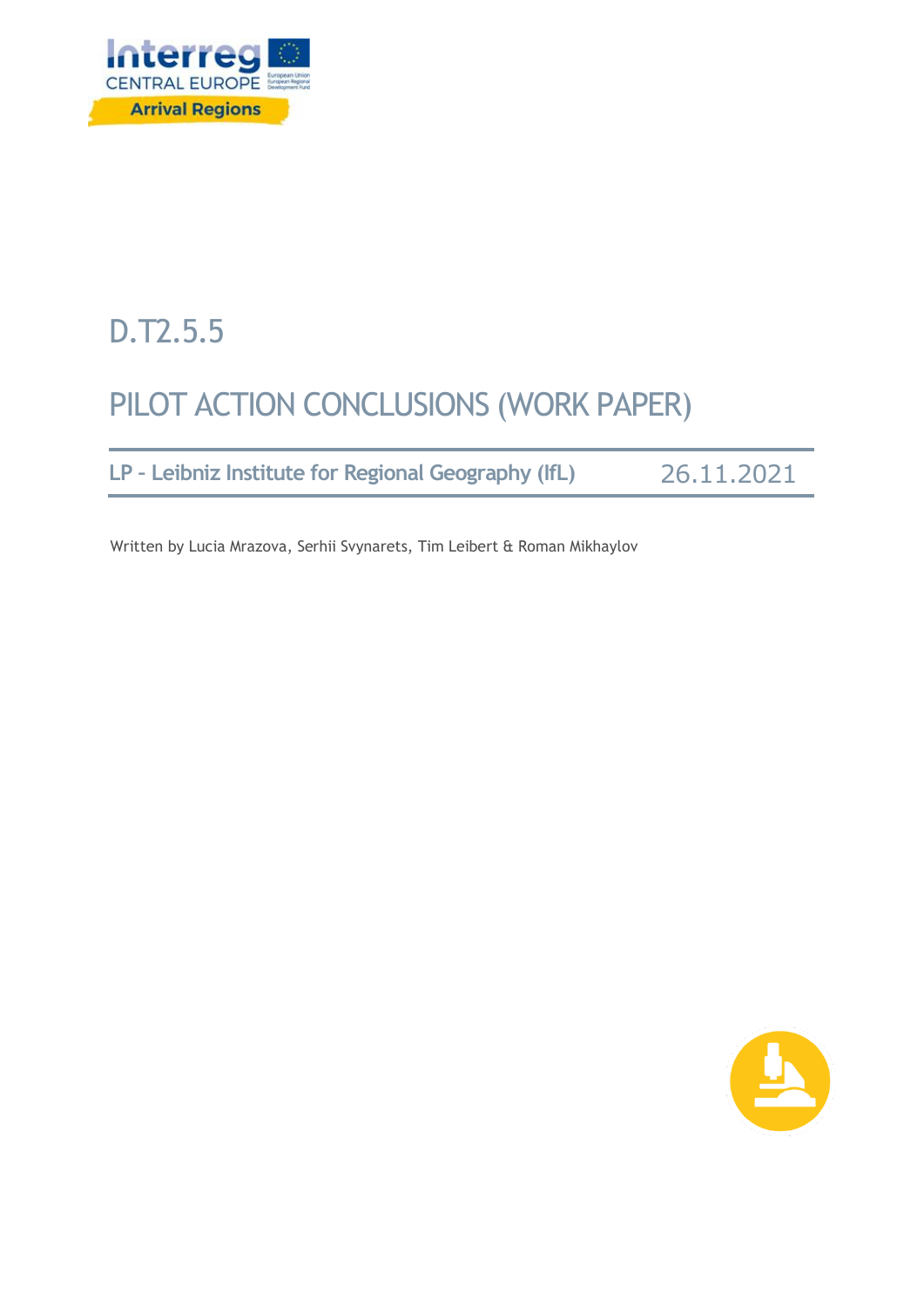### **1. Introduction**

Over the last decades, rural areas of Central Europe have been undergoing processes of demographic change. The negative consequences of youth emigration and the aging of local populations can already be felt by local economies and infrastructures. At the same time, the last decade brought a lot of non-EU nationals to many rural regions of Central Europe, turning them into New Migration Destinations for both regular and irregular migrants. Unfortunately, due to existing prejudice and missing intercultural experience, a lot of rural stakeholders and representatives of the civil society see increased immigration rather as a threat to their home regions. Nevertheless, we believe that the newly arrived migrants provide an incredible opportunity for rural regions of Central Europe to counterbalance the negative results of demographic change. As the majority of these regions neither have a long-lasting experience of managing the arrivals of international migrants, nor developed ethnic networks that can provide informal support for the newcomers, rural regions of Central Europe should search for innovative ideas that can turn integration of non-EU nationals into a success story. This will allow migrants to become legitimate members of local societies and grow roots in rural regions.

The Arrival Regions Interreg CENTRAL EUROPE project aims to develop successful social innovation approaches to support the integration of non-EU nationals by running and analyzing nine pilot actions in rural areas of Croatia, the Czech Republic, Germany, Italy, Poland, and Slovenia. All pilot actions were carried out between April 2020 and August 2021. Each of the pilot actions has been focused on at least one of the three main goals of the project: support of migrant youth, support of economically active migrants, and creation of a welcoming culture in rural regions of Central Europe. The overall goal of this working paper is to present specific lessons learned from each pilot action, as well as the general lessons learned of the project as a whole. All of the lessons learned that will be presented below are based on information provided in pilot action reports (A.T2.3-5) and reports from the peer review of each of the pilot actions that took place between May 2020 and June 2021 (D.T1.4.3). This working paper serves as a starting point for the upcoming deliverables on policy recommendations for social innovation in the integration of non-EU nationals (D.T2.6.2) and the tool-box for social innovation (D.T2.6.4)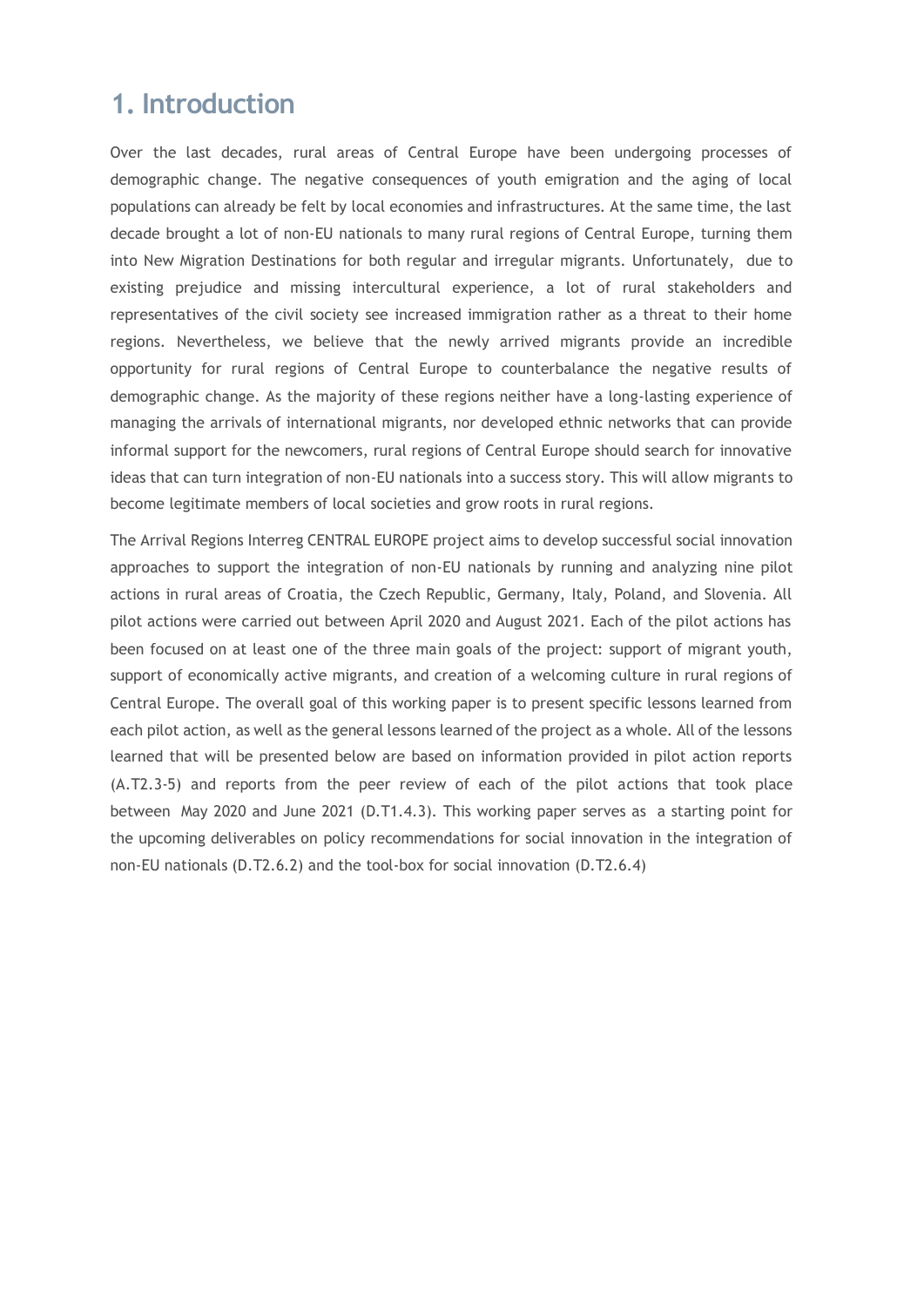## **2. Recommendations for a successful social innovation project supporting the integration of non-EU nationals in rural Central Europe**

The following chapter presents general information about the pilot action that were carried out within the Arrival Regions Interreg CENTRAL EUROPE Project, as well as the specific lessons learned from each of the pilot actions.

### **2.1. Specific lessons learned from each pilot action**

#### **PP2: HOME Extra-EU Citizens and Integration through Accessible Services**

The pilot action (PA) is located in the Pelice Valley which is part of the Piedmont Region. Most of the migrants in the region come from Romania, Morocco, and Albania, but also from China, Nigeria, and Peru. Their presence can be traced back to two migratory waves: in the 90s, Chinese, Moroccan, Albanian and Peruvian nationals arrived in the region. After 2011 followed the so-called "North Africa Emergency". After contacting key players of migrant reception in the region, GAL EVV identified the main challenges: difficulty in accessing support regarding matters of fiscal bureaucracy, household management (e.g., bills, service contracts, rent), and labour documents (e.g., contracts, payslips). Following these reflections, GALL EVV developed the following strategy in order to improve the access of migrants to the host society. Instead of employing new staff, the local service providers (help-desk operators) already working in the area were equipped with all the necessary skills to interact with migrants and address their needs with the support of cultural mediators.

- 1. No need to 'reinvent the wheel'. It is useful to work with already existing networks and their expertise by customising the services they provide to the new target group.
- 2. It is useful to involve cultural mediators with a migration background since they understand much better the challenges migrants have to face.
- 3. Infographics and print materials are an efficient and cost-effective way to 'sustain', disseminate and give visibility to the project, after the funding period is over. This equally makes the knowledge generated during the project easily transferable to other regions.
- 4. Public institutions and actors can become more inclusive and open by understanding the challenges migrants have to face on a daily basis.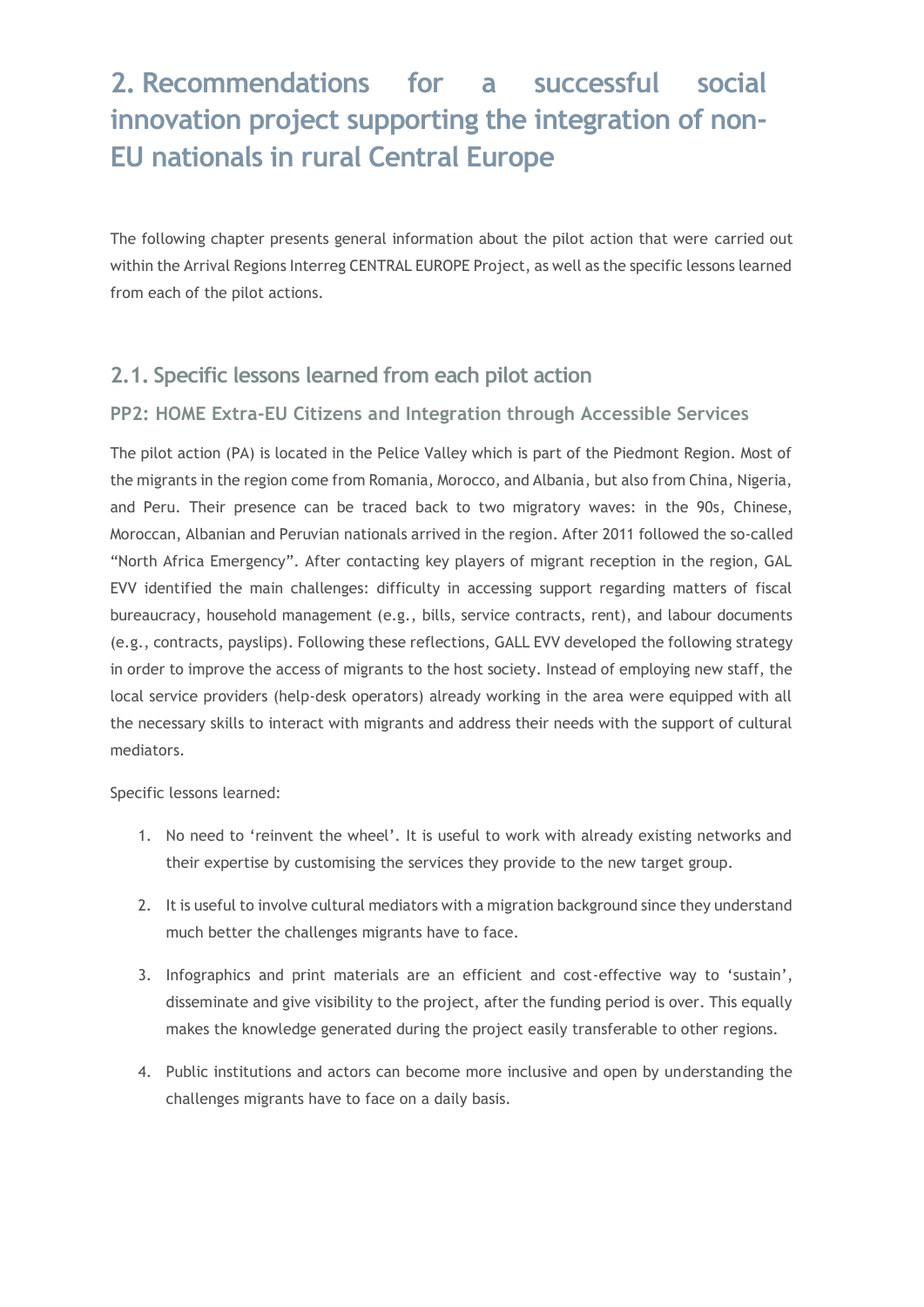#### **PP3+4: "Living with us"- organization for social development**

The PA is located in the fourth largest town of Croatia, Osijek. There are over 30 migrants in the town that come from Pakistan and Nepal and are employed in the local construction and recycling company. Despite their presence, there is no comprehensive or ongoing support for them, since local service providers don't yet have the necessary knowledge and skills to support them in the process of integration. The purpose of the PA is to empower the local community and prepare them for the arrival of migrants. Moreover, the PA supports the integration of non-EU nationals through information services and volunteer programs which ensure their participation in the local community life (intercultural workshops, language, meeting with local volunteers). By developing a network of local stakeholders, the accessibility of their services for non-EU nationals should be improved. The final goal is to establish a Centre for Inclusion and Integration that will provide well-organised comprehensive support and space for interaction between non-EU nationals and the local population.

- 1. The pilot action was designed together with the representatives of the target group in order to directly address their needs. This has proven to have a positive impact on the PA since it had good participation rates and positive feedback.
- 2. Volunteering organizations are an important part of local support networks, as they can actively support the implementation of the pilot action during and after its pilot phase.
- 3. It is important to develop a pilot action, which can be profitable for various (marginalized) social groups (e.g. creating a centre where different groups can meet and connect).
- 4. Big political entities (cities, regions, municipalities) have a lot of influence and great advantages in the implementation of the pilot action (due to their access to various funding opportunities, already existing capital, opportunity to connect different stakeholders, etc.)  $\rightarrow$  Pilot actions profit from the support of such actors.
- 5. A good media strategy has helped to awaken interest in the project and raise awareness about migrants' struggles within the local community.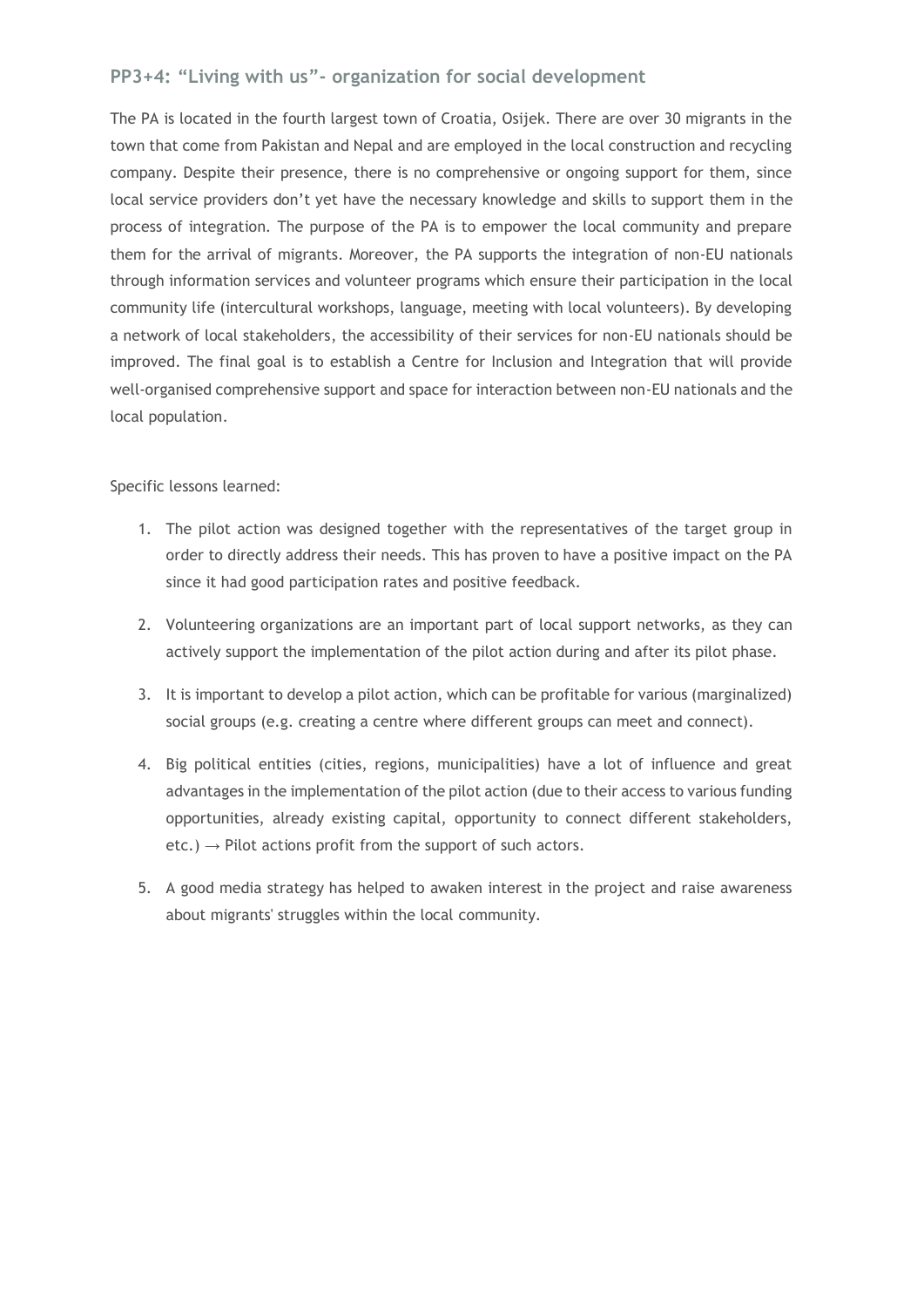#### **PP5: Humanitarian Corridors meet public CAS**

The project is carried out in the Unione Montana di Ceva, located in Cuneo province, one of the richest regions in Italy. As a result, the practice of welcoming migrants and their integration is rather exemplary. The rising number of foreign workers has also led to the development of a shadow economy, illegal employment, and exploitation. The starting point for the initiative was an analysis of the publicly managed Special Assistance Centres (CAS) and how desirable they are, compared to private assistance centres. The idea of the PA was to create a direct link between Humanitarian Corridors (HC) and public CAS in order to establish a stronger connection between the migrants and the labour market. Since the arrivals are based on direct legal access to the Italian territory, they can easily proceed with asylum applications. This gives the newly arrived refugees a greater chance to obtain a residency permit in a relatively short time. The process is embedded in a Memorandum with the religious bodies that manage HC, the public institutions, and the CAS. This should be followed by the welcoming of non-EU migrants and the implementation of an integration path through public CAS.

- 1. Each region should develop a strategy of arrival and integration that would foster and accelerate the process of welcoming and legalization of migrants (esp. refugees) in order to be able to begin the process of integration as soon as possible. Similarly, all actors need to be working towards the same goal.
- 2. Strategies should cover both arrival and post-arrival activities. It is important not to leave migrants alone after the arrival (the welcoming actors should organize different social activities, provide social and psychological support, help with employment).
- 3. This pilot action shows that in order to maximize the positive effect of a pilot action, it is important to involve so-called "door-openers" to local society: mayors, priests or any other well-respected individuals.
- 4. If migrants do not self-determine their place of arrival, it is difficult to influence if they are going to stay in the region after the integration measures have been completed since most have their own planned migratory mandate.
- 5. Transferring already existing ideas to new (spatial) contexts (bringing Humanitarian corridors to rural regions) is beneficial, because already existing knowledge, networks, and infrastructures can be used.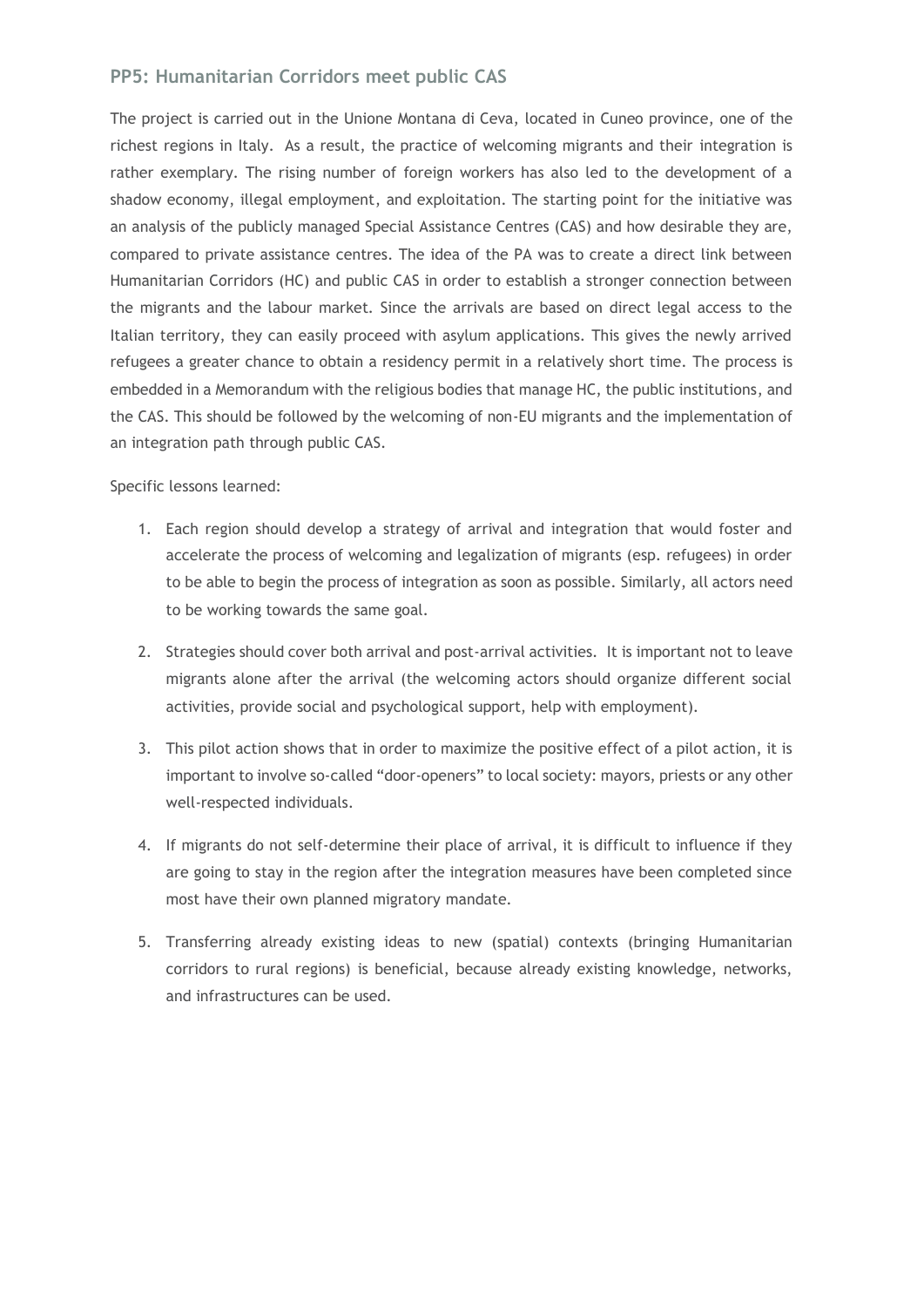#### **PP7: Coordination Centre for Integration Activities Bor**

The PA is located in the West-Bohemian town of Bor that was affected by massive out-migration from the region after 1945, causing numerous social problems persisting until today. The unemployment rate is the fifth-highest in the Pilsen region, although four of the five biggest industrial enterprises of the automotive industry are located in the surroundings of the town. A significant number of the employees are foreign workers, mainly from Ukraine, Serbia, Moldova, and the Philippines. However, there is insufficient welcoming infrastructure and a lack of integration services. This is particularly challenging for the municipality since employers are lacking the motivation to support the integration of their employees. As a result, foreign workers are not aware of the existing integrational activities and are living parallel to the receiving society. A secondary target group are Vietnamese entrepreneurs who have been living in the region for the last decades. The aim of the PA is to establish a Centre for the promotion, motivation, and mediation of integration activities of non-EU nationals. In practice, the centre would mediate communication between all parties in order to promote the integration of migrants in the long term. This would include activities such as giving individual assistance and advice on legal and social issues, language and integration courses, and the organising of leisure activities leading to the discovery of the local culture.

- 1. Create a link between migrants and service providers which are only present in urban areas (e.g. NGOs in Pilsen, Prague… ).
- 2. Snowballing works for reaching the audience.
- 3. Start with a small and flexible project to test whether the selected approaches are working. Think of expanding the project only when you have stable positive results.
- 4. Language courses can serve as a tool to approach the target group and build mutual trust, necessary for further cooperation.
- 5. Curricula, location and the times of language lessons should be designed to meet the needs of the target group (every-day conversation, premises of the company, flexible timetable according to working hours).
- 6. Demonstrate to the target group that language knowledge can boost one's confidence and quality of life.
- 7. It is beneficial to involve actors with migration background that have the cultural and linguistic background of the target group.
- 8. The coordinator of the activities should have a good set of 'soft' skills.
- 9. Involve employers and show them that the action is in their own interest.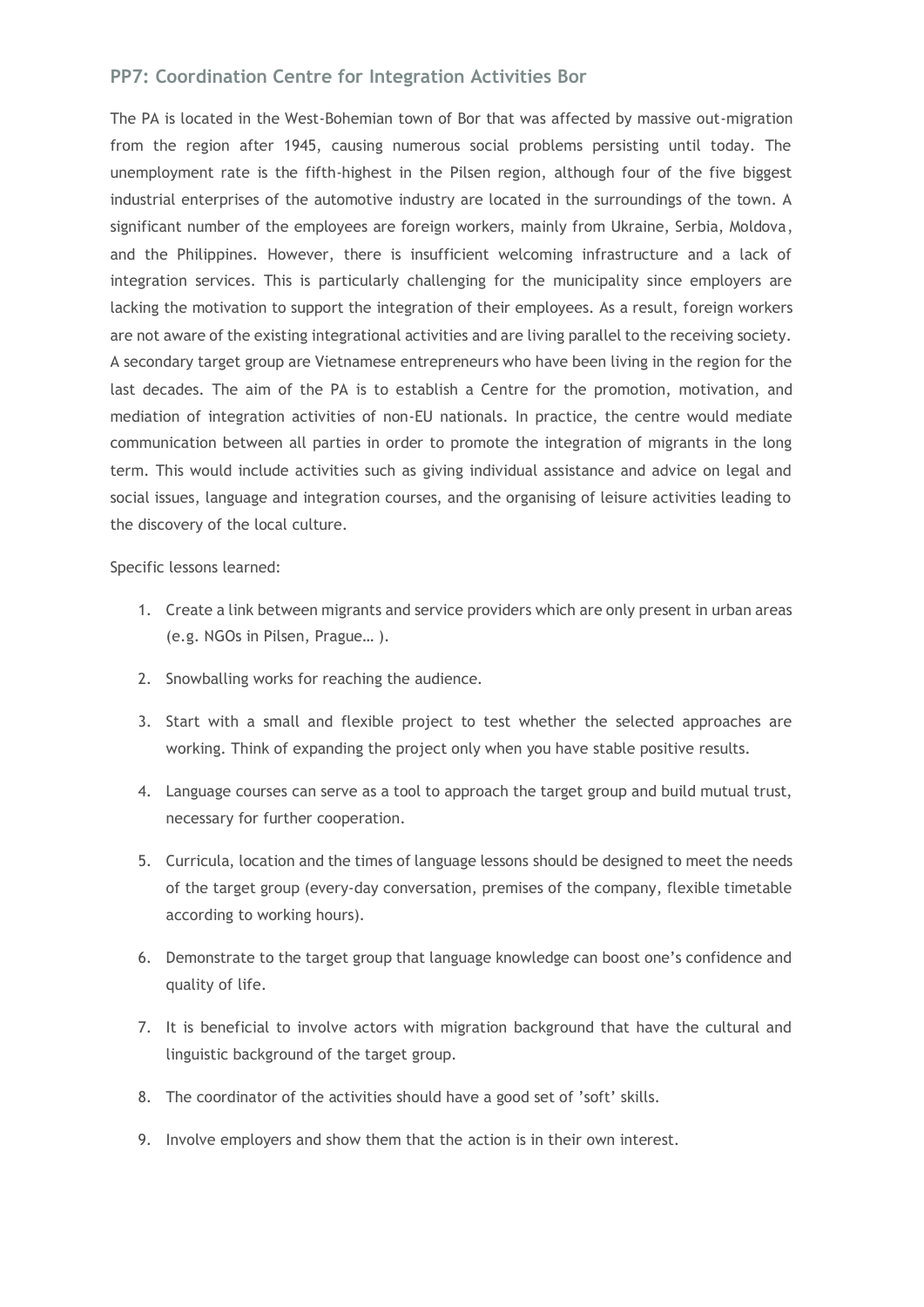#### **PP8: Combating Discrimination against Migrant Children and Women**

The project is located in the municipality of Piran, which is part of the Obalno-Kraška region. In addition to the Italian minority, there are many migrants from the former Yugoslav republics. The aim of the PA is to raise awareness about migration in schools and kindergartens in order to tackle discrimination against migrants. Moreover, the PA aims to establish a network of stakeholders who have the capacity to recognise migrants' needs and guide them through institutional procedures in the local community. Through education and greater awareness in schools, the project aims to create a more inclusive environment and empower migrant mothers and their children in the process of learning the Slovenian language in order to break the linguistic and social barriers.

- 1. Children are a bridge to older generations. Integration activities should include multiple generations from both local and migrant backgrounds.
- 2. Schools can serve as public spaces or meeting points for migrants and locals in order to develop contact between both groups and improve intercultural communication. This is particularly crucial for rural areas with limited public spaces.
- 3. In terms of language learning, it is easier to organize learning groups based on the native language of the target group.
- 4. Building trust requires working with intermediaries of specific groups.
- 5. It is necessary to think about how to adjust the project in case the demand increases so that those who partake do not exceed their capacities. A solution to this could be delegating the tasks to external actors.
- 6. The transferability of the project is much easier if there is an already existing network and the project is rather low-cost.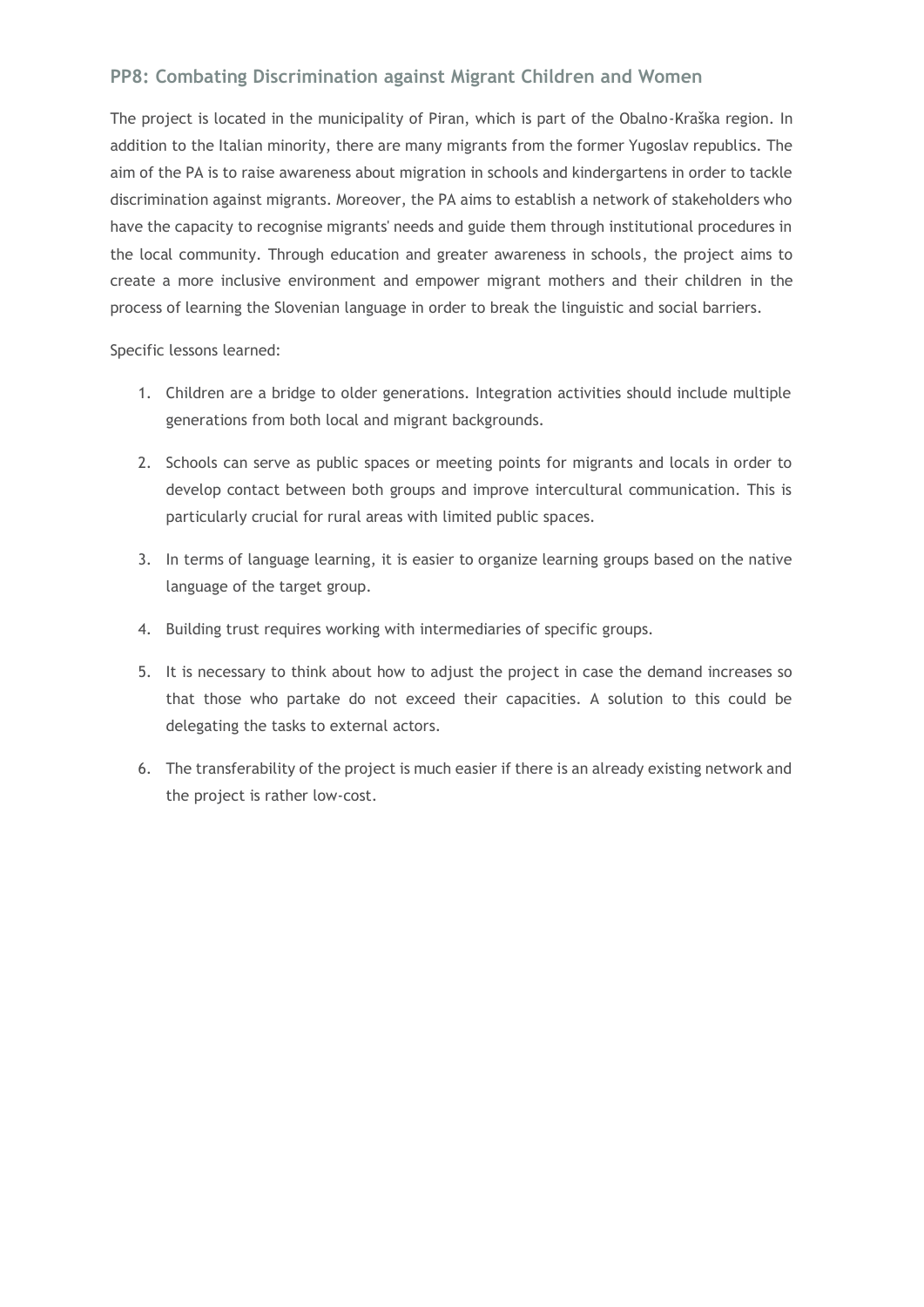#### **PP9: STARTING POINT POSTOJNA**

The project is located in the Primorsko-Notranjska region in the Municipality of Postojna. The main motivation behind the project was the lack of a governmental office or a non-governmental body that would comprehensively cover the needs of migrants living permanently in the region. There are five target groups that the project supports: unaccompanied minors mainly from the Middle East, migrants from the Western Balkan stakes, and a number of migrants from Venezuela, Egypt, Algeria, and Sierra Leone. The PA represents a first point of contact for all migrants which provides comprehensive assistance during the process of integration into the local environment. It supports them with managing and understanding official documents, offers legal advice, gives them career guidance support, and provides access to job opportunities through attending courses and job shadowing. Moreover, it establishes peer-to-peer learning, empowers migrants in learning the Slovenian language, and organises activities in order to get to know the local culture. The leaders of the PA are in constant contact with local stakeholders in order to identify and keep track of the needs of migrants, and together with them try to find optimal solutions to their problems. Through the PA, the office also created a bridge between local society and immigrants. It expanded the social network and employment opportunities for migrants by organising various workshops, thematic evenings, sport and cultural events.

- 1. Small size is a "plus". It is easier to build a network and communicate the project ideas and results in a small rural setting.
- 2. Intensive contact with the target group allows one to understand their needs and develop trust (e.g. the unattended migrants live and study at the dorm and have 24/7 contact with the project managers).
- 3. Diversify the list of activities offered by the pilot action in order to attract various target groups and hence support various aspects of societal integration.
- 4. A lot of rural areas lack public spaces where representatives of various social groups can meet and interact. There is an urgent need to develop such meeting points if they are missing.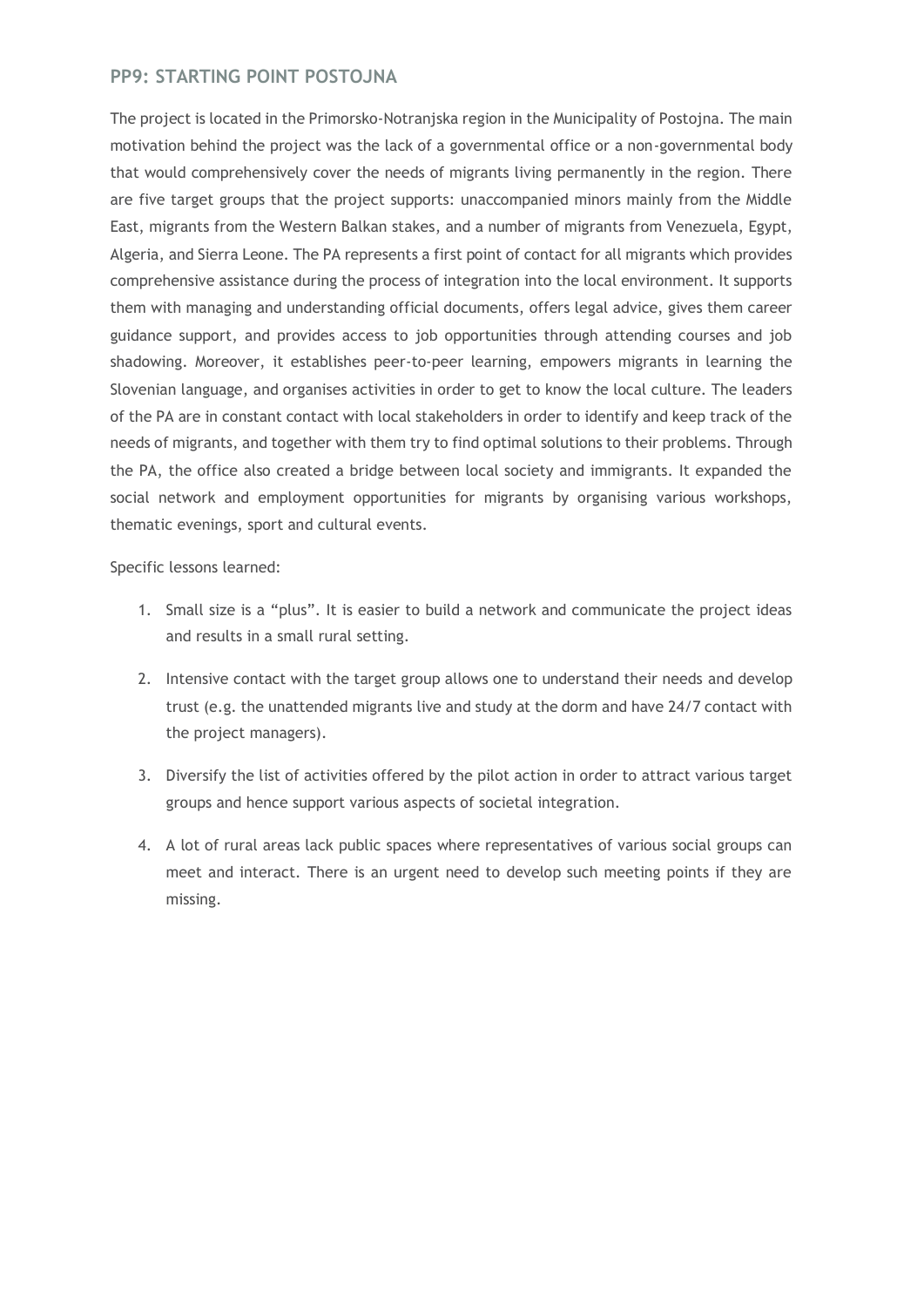#### **PP10+11: EACH OF US IS UNIQUE AND IMPORTANT Multicultural Education in the Classroom**

The project is located in the communes of West Pomerania with a greater number of immigrants from Ukraine or Belarus. These areas are characterized by strongly developing market of tourism, including spa and health tourism. Moreover, the food and mineral industries are important branches of the local economy. Immigration to Poland and West Pomerania is primarily of economic nature, which is manifested by the dynamically increasing number of issued work permits for foreigners, seasonal work permits and declarations on entrusting work to foreigners.

The pilot action wants to integrate intercultural competencies into the education system in the region in order to facilitate understanding and respect for migrants, interact and communicate with them in an effective and appropriate manner and therefore establish positive and constructive relations with them. Similarly, the pilot action wants to improve the intercultural competencies of pupils and teachers by enabling them to take part in workshops run by experts and prepare special didactic materials for them. This will help to develop a friendly and positive atmosphere for migrants in the school. The target group of the pilot action is mainly Ukrainian migrants who have been migrating to the region, but also migrants from other countries.

The country of origin of immigrants is important when it comes to integration challenges. Citizens of Ukraine are perceived as easily adapting to living and working conditions in Poland. Although this is largely true, it does not mean that the needs of migrants from the so-called culturally close countries (such as Ukraine or Belarus) can be ignored. It should be noted that apart from the issues of legalisation of entry and work, migrants also face challenges of integration with the local society. The pilot action wants to prepare locals for the arrival of migrants in order to tackle prejudice and discriminative behaviours.

- 1. The topic of migration should be depoliticized and humanized, since we all have similar needs.
- 2. Regional and local public administration entities have a lot of material and administrative resources, which can guarantee the sustainabilty of a pilot action. However, the success of pilot action directly relies on wider changes in educational institutions and the involvement of teachers. Educational institutions need to take a more proactive approach in building appropriate relationships with local authorities, as well as strengthening relationships with local NGOs supporting imigrants.
- 3. Hate and discrimination can be unlearned, in particular by children who can, later on, pass their knowledge and experiences onto their friends and families.
- 4. Access to certain actors can be challenging (e.g. the education system in Poland is centrally managed by Ministry of Education and Science and regional authorities have no direct impact on the learning program ).
- 5. A great opportunity for change is the use of creative and innovative potential of young people through non-formal activities (e.g. intercultural ambassadors).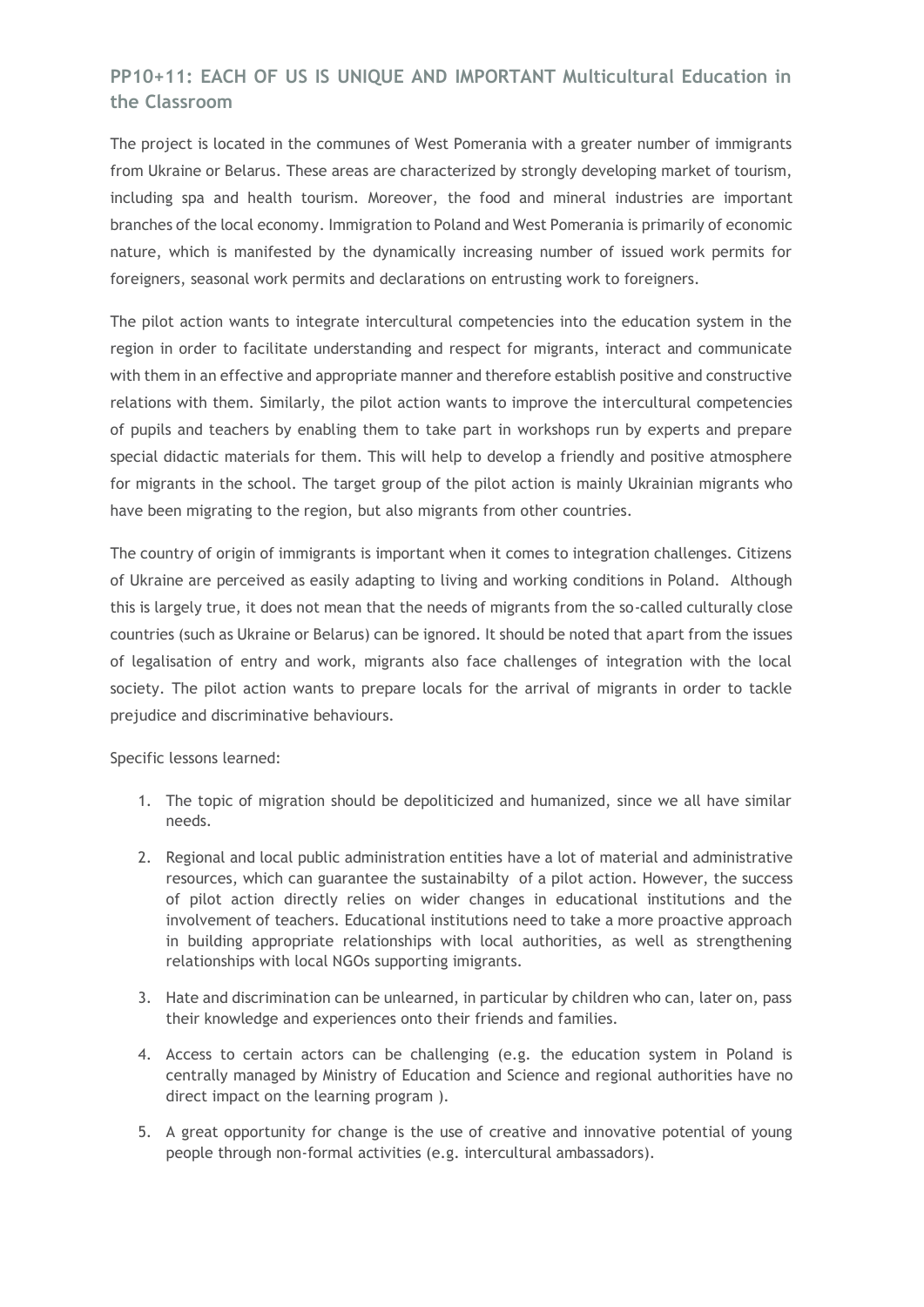#### **PP12: EMI BLK**

The project is located in the Burgenland District, which is hosting a number of migrants and refugees mainly from the Middle East, Eastern Europe, and Africa. Due to the rurality of the region, a lot of migrants move out to urban areas after receiving a permanent residency permit. One of the key reasons behind this is the absence of a welcoming culture, which hinders their integration. In terms of integration into the labour market, the language barrier and the lack of knowledge of social norms are also important hurdles to an adequate integration in the company. Numerous integration projects have been successful in achieving labour integration, however social integration seems to have been forgotten. The idea of this pilot action is to organise weekend camps that include young adults, both migrants and Germans. The participants must already be working or attending an apprenticeship. The activities of the camps include team building, sports activities while discovering the landscape of the region, activities concerning the culture and tradition of the region, competitions between groups. The aim of these activities is to familiarize migrants with the local society and culture, create space where both sides can learn from each other on an equal basis, develop skills such as consistency, self-confidence, team leadership, management, etc.

- 1. Each region requires tailor-made social innovations to answer the specific needs of the local target groups (the concept of Ny på landet needed to be adapted to the needs of the migrants living in Burgenland distict and the local situation).
- 2. Clearly defined long-term goals are necessary.
- 3. What seems easy, might be challenging (e.g. involvement of the German young adults, participation of local businesses in the project, etc.).
- 4. Success depends on group cohesion.
- 5. There will always be opposition to any good initiative. It is, therefore, necessary to incorporate advocates of the pilot action.
- 6. It might be complicated to actively invlovle stakeholders in the organization of a pilot action. Thus, the project leader should consistently persuade local stakeholders to take part in all pilot activities.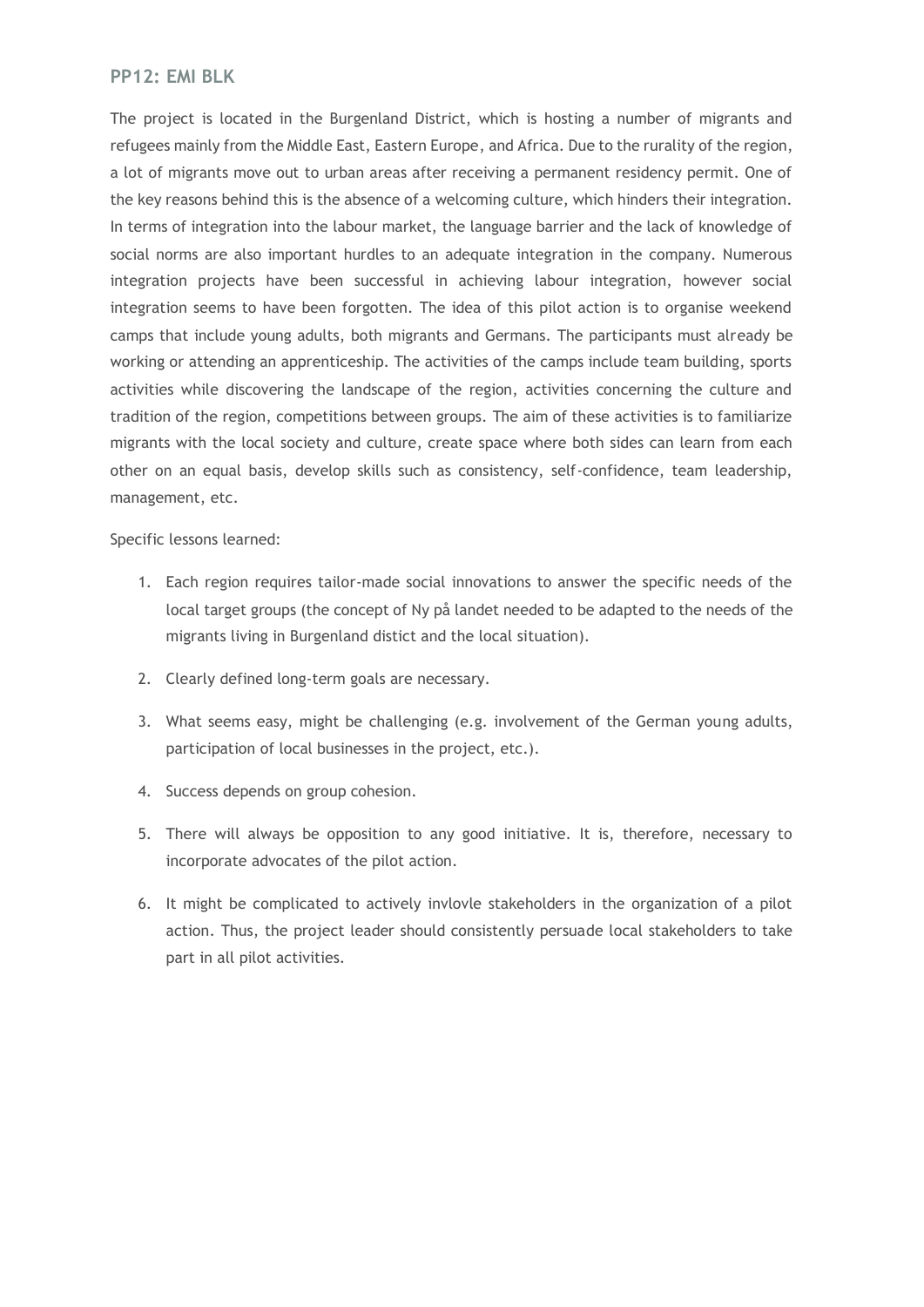#### **PP13:** Legal support and better communication **how to make Ukrainian citizens feel better and safer in the Lodzkie Region**

The project is located in the Lodzkie Voivodeship, in particular the city of Łódź. The target group of the project is Ukrainian migrants who are working in industrial factories, logistics, warehouses as well as agriculture in the region, as well as employees of public bodies in the region (for Ukrainian Language courses). Since most of these professions do not require higher qualifications, most of the migrants face difficulties in adapting to life in Poland. The activities of the pilot action consist of offering legal advice to Ukrainian migrants through sessions with lawyers, the development of an easy-to-use guide for foreigners, as well as the development of a FAQ handbook documenting the legal advice activities. All of these activities take place in smaller urban centres across the reason. Moreover, the language competencies of employees of the local and regional administration that often come into contact with migrants were improved through Ukrainian language courses at A1-B1 level. These courses were held online in order to bring together people from different parts of the region.

- 1. Big public bodies have the advantage of creating, promoting and maintaining projects supporting the integration of non-EU nationals, in particular through their access to funding.
- 2. Support of national organisations (both formal and informal) is crucial.
- 3. It is necessary to get to know the communication and promotion channels used by the specific target group.
- 4. The services should be accessible for target groups living in different parts of the region.
- 5. If the participants in the language class group are too diverse, it is difficult to find common topics for communication.
- 6. Participants of the language course can choose the lesson schedule that fits their routine.
- 7. An opportunity to participate at the language course during the working hours is a plus.
- 8. Language courses should be tailor-made for the needs of the specific target group (e.g. improving everydayvery-day communication skills, learning about culture and tradition)
- 9. In case of the dominance of a group with one cultural background, it is useful if representatives of public bodies learn the basics of the language of this group. This can improve communication between migrants and officials, lower the hierarchies and mitigate some potential conflicts based on misunderstandings.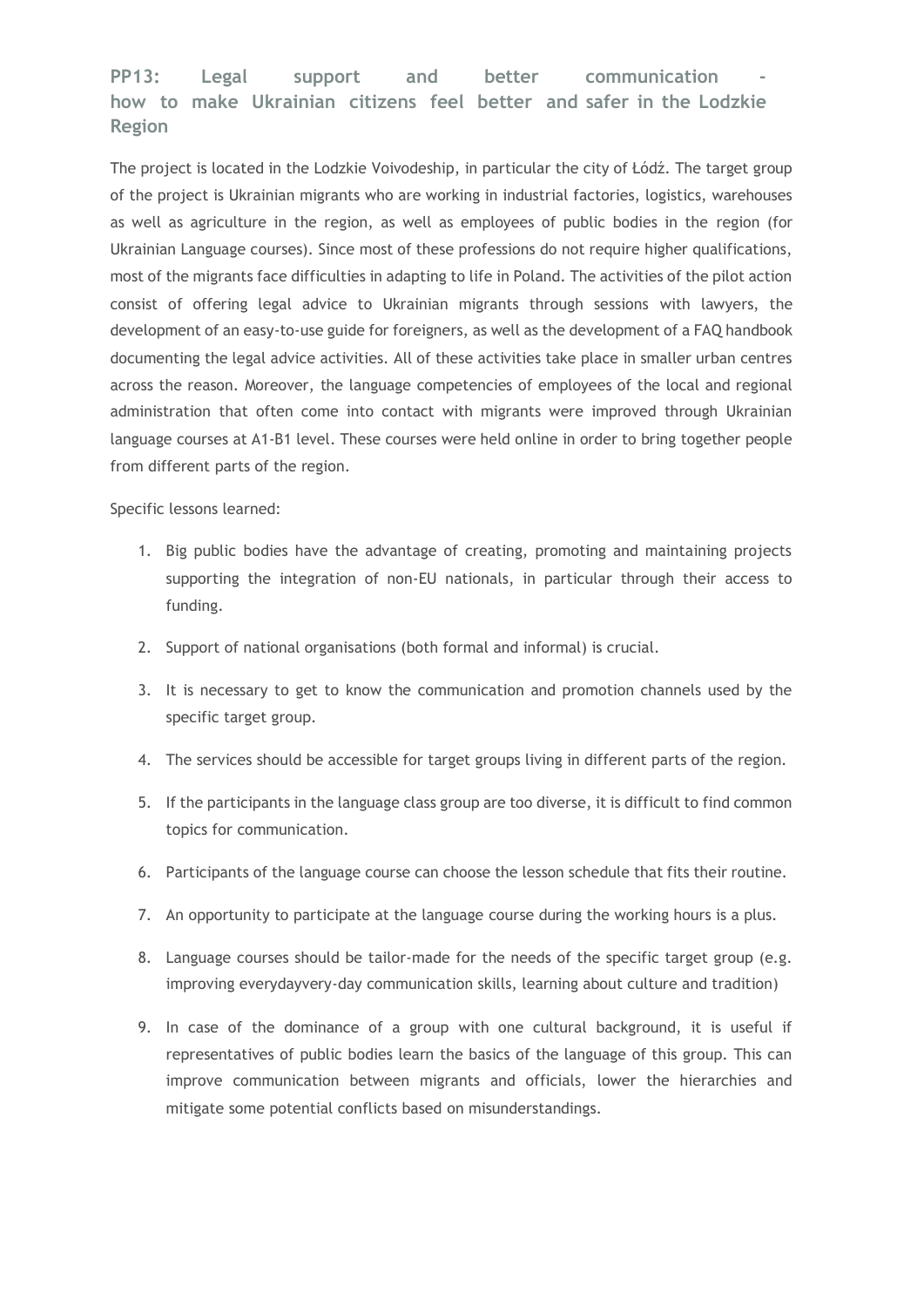### **General Lessons Learned**

Each pilot area has tested a unique social innovation approach. Nevertheless, a lot of pilot actions have resulted in similar lessons learned. This chapter provides the structured list of the lessons learned that were confirmed by more than one pilot actions. We believe that each stakeholder who wants to successfully introduce social innovation approaches as a way to support integration of non-EU nationals should take into consideration our general lessons learned.

#### **Target groups and their challenges**

- Focus on **durable solutions** to everyday problems. For instance, choose a target group with a **long-term perspective** for staying in the area or migrants which consand focus on ways of supporting them in their process of integration.
- Get to **know your target group**. This is absolutely necessary in order to **understand the challenges** they are facing, both long- and short-term, and how to tackle them effectively.

#### **Involvement of the target group**

- The pilot initiative needs **to address the specific needs and interests** of the target group.
- **Co-creation of the pilot action** concept boosts participants' interest and involvement.
- The **inclusion of the target group in the project** team is equally necessary. This not only ameliorates cultural and linguistic mediation, gives space for shared experiences between migrants and locals, creates trust, but also creates role-models for the migrants partaking in the pilot action and going through the integration process.
- Building trust requires **working with intermediaries** of specific target groups.

#### **Involvement of the host society**

- Based on our approach of **integration being a two-way process**, the pilot action should aim to integrate both locals and migrants of different ages, income and cultural backgrounds.
- The pilot action should not only be **tackling prejudice and stereotypes** against migrants, but also encourage locals to develop a sense of curiosity towards other cultures through public events promoting openness and respect. Moreover, the pilot project should convey the message that migrants are not a burden and a threat, the international migration is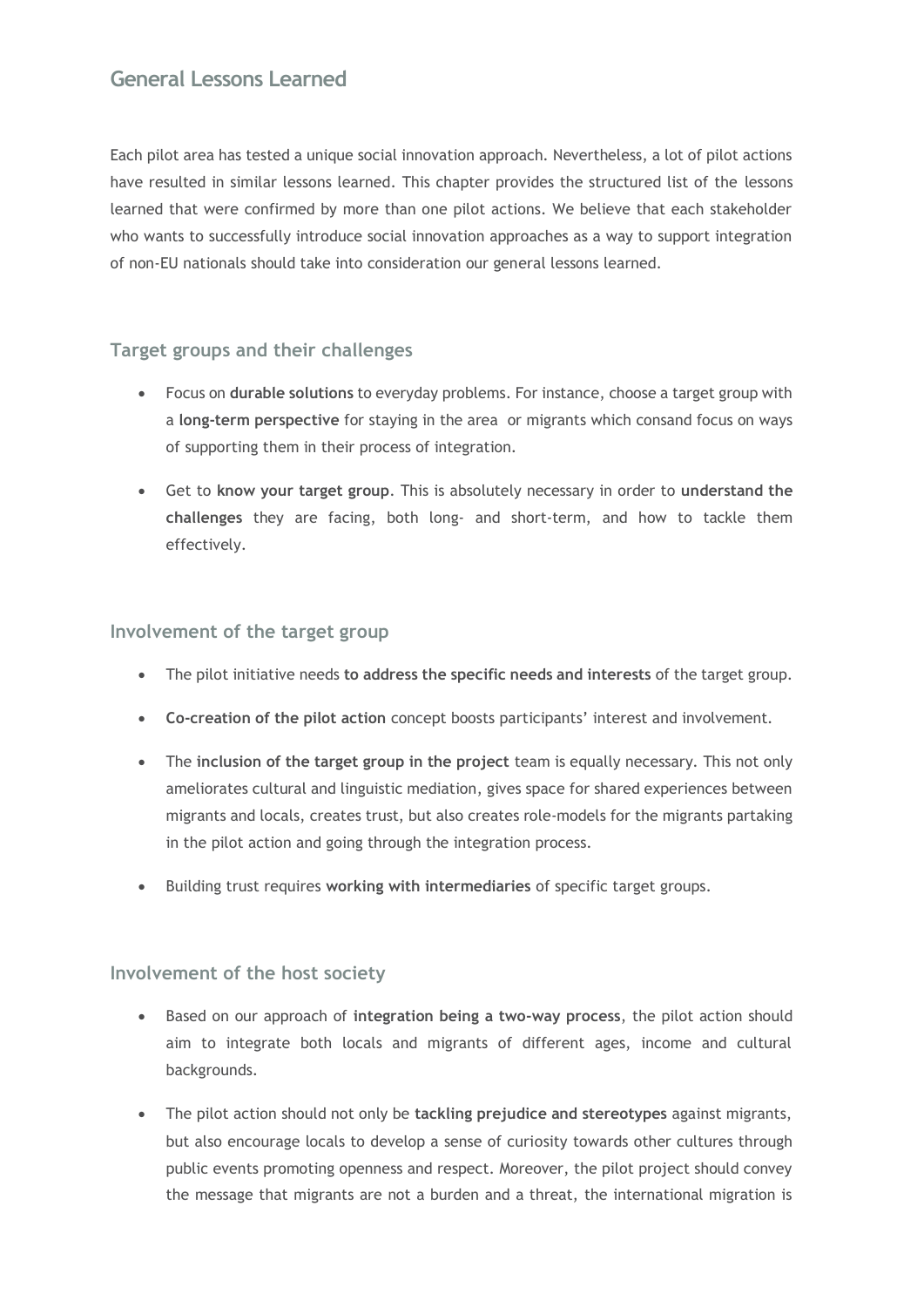rather a chance for a region to deal with the negative outcomes of demographic change and skills shortages

- A lot of rural areas lack **public spaces** where representatives of various social groups can meet and interact. There is an urgent need to develop such meeting points if they are missing.
- A successful pilot action should **adopt an integrated approach** that addresses the needs of various social groups living in a region (migrants with different cultural and educational backgrounds, local stakeholders, civil society, different marginalised groups, etc).

#### **The role of stakeholders**

- **Stakeholders are the gatekeepers** of various target groups and can **provide big material and institutional support for the pilot activities**.
- According to our experience, there are usually little to no cooperation and collaboration between rural stakeholders dealing with the integration of migrants. Hence, **the network of the stakeholders** should be established and actively involved in the pilot action from the moment of conceptualization. This network should include representatives of public, private and non-governmental institutions.
- Communication with stakeholders requires **an individual approach**. In other words, each stakeholder should recognise **the benefits of participating** in the pilot action (especially business stakeholders). The project management needs to identify the benefits and promote them.

#### **Mutual learning and knowledge**

- **Analyze already existing offers** of services that support the integration of non-EU nationals in the regions.
- Establish networks with stakeholders who are already working in this area and through their **experiences and expertise** identify together with them what is missing and what could be improved.
- When developing a new project, project managers should base their activities on **already existing networks** (if they have proven to be successful), **extract from their** already existing knowledge and expertise and delegate tasks in order to avoid double work.
- The organizers need to **be locally well-connected** and determined people with a **good set of intercultural and soft skills.**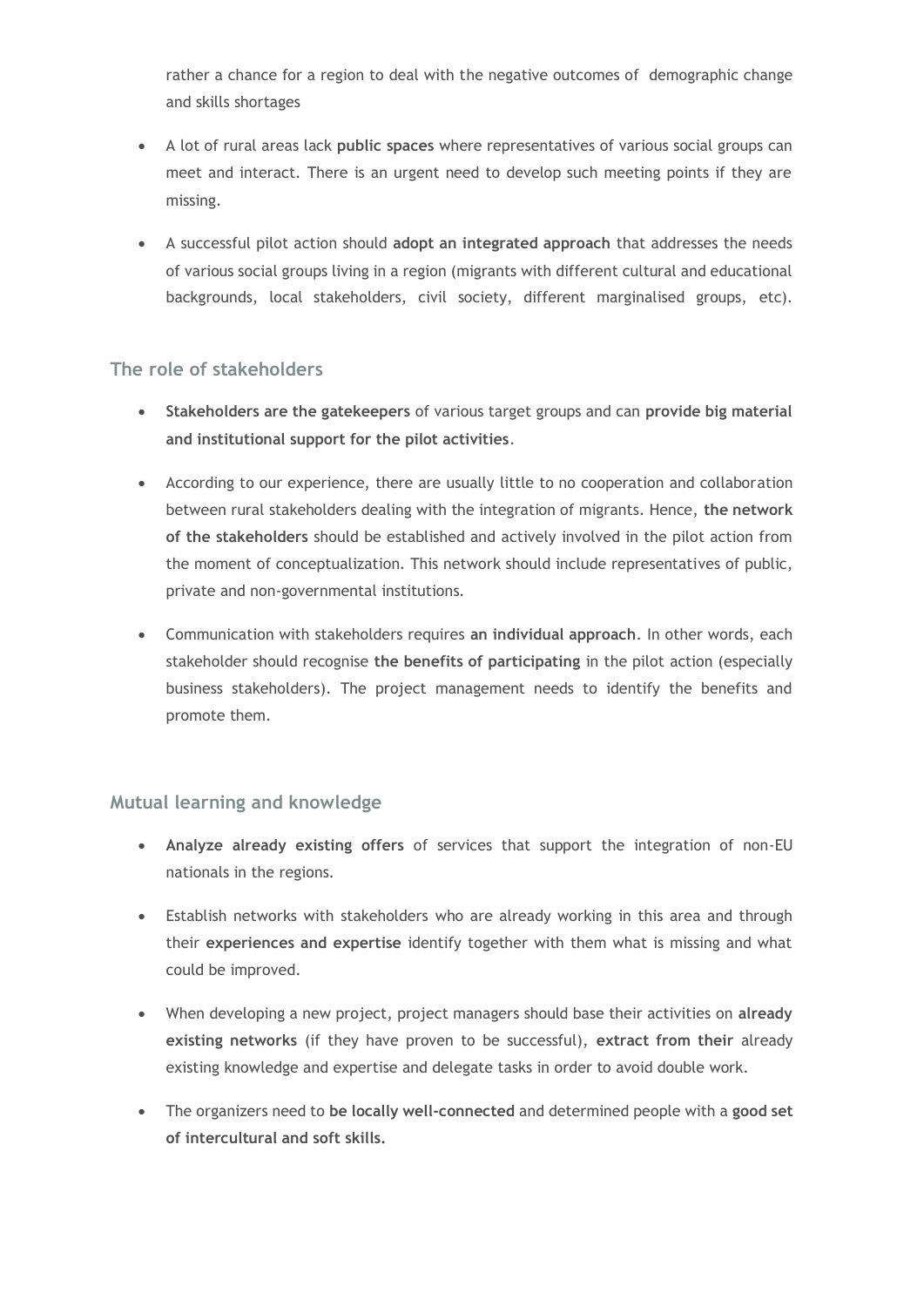#### **Building sustainable networks**

- **A strong, reliable, diverse and long-lasting network** of local (and national) stakeholders is a key for a well-operating pilot action. Nevertheless, the creation and maintenance of a functioning network of stakeholders is a very time- and energy-consuming activity, hence a lot of time should be dedicated to these activities.
- It is important to set **a good and stable foundation** for the network so that it continues to operate after the end of the funding period.
- **Volunteers can be a benefit** for the project and can provide a lot of support. Nevertheless, the project requires permanent staff responsible for the running of the pilot action.
- It is necessary to think about how to adjust the project in case the demand increases so that those who partake do not exceed their capacities. A solution to this could be **delegating the tasks to external actors**.
- Temporary projects are usually not able to implement positive change. Hence, the pilot project manager should develop strategies and solutions to **make the actions permanent**, find additional funding sources or stakeholders who would be willing to carry on the work in the future.

#### **Acquiring funding**

- **An integrated approach provides more flexibility** for the development of the project. It not only provides means for the personal development of representatives of the target groups but also diversifies the funding opportunities for the project by increasing its legitimacy in the eyes of potential sponsors. Moreover, it creates a diverse network of stakeholders, more flexibility in activities carried within the pilot action and an increased chance to sustain the pilot action.
- Do not depend on one source of funding. **Diversify your sources of funding** and opportunities in order to avoid having to close down the initiative after the end of the funding period.

#### **Adaptation and transferability**

- Every initiative needs to **be flexible**, ready to learn and improve its concepts and practice along the run of the project.
- **Certain activities, but not all, can be digitized** if needed in order to adapt to emergency situations, such as the pandemic. It is important to stay flexible in order to keep integration activities running.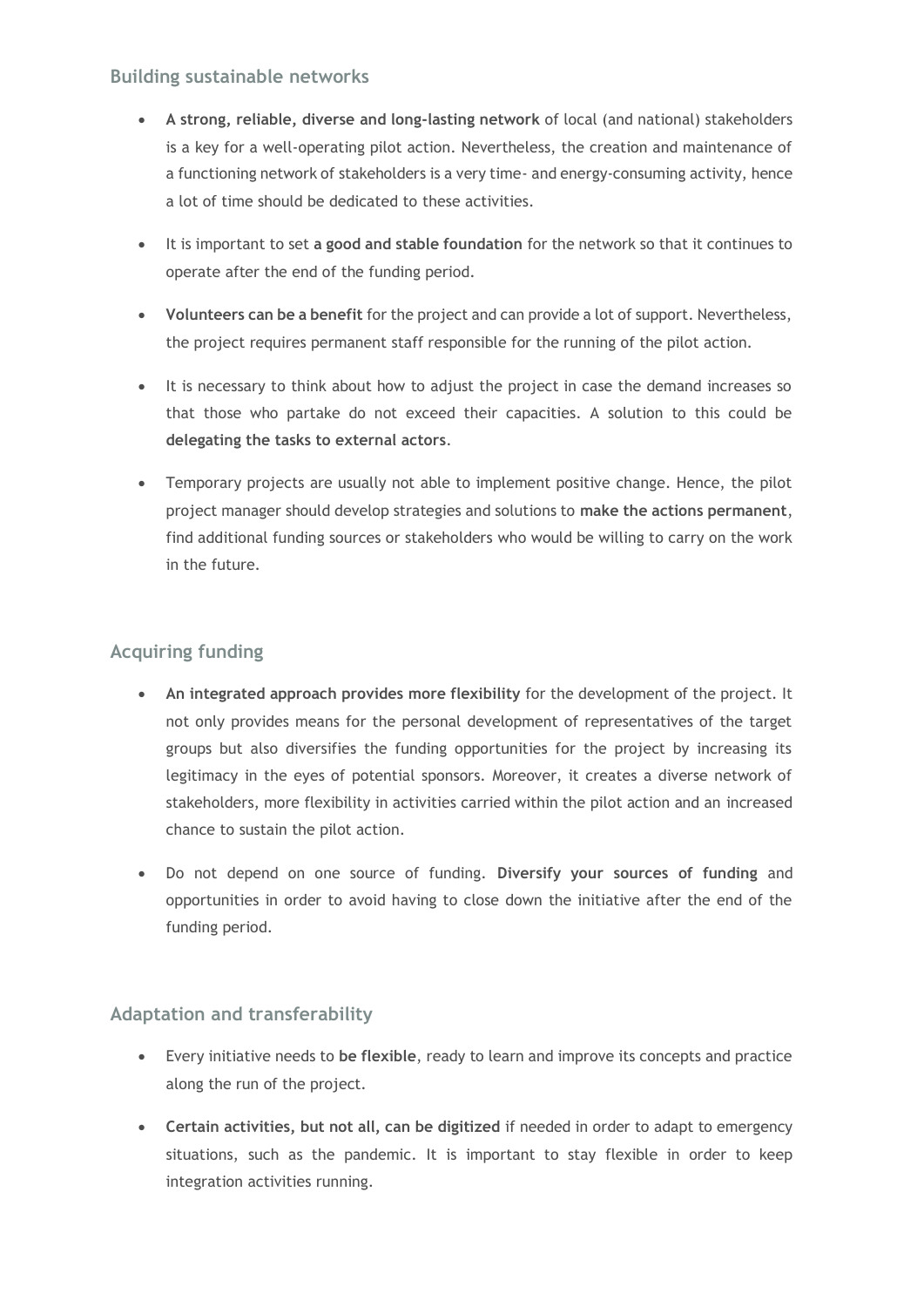- **Tangible materials** such as lesson plans, infographics and print materials that can be replicated in other regions are good tools to sustain the results of the project and spread the ideas to external parties.
- The transferability of the project is much easier if there is an already existing network and the project is rather **low-cost**.